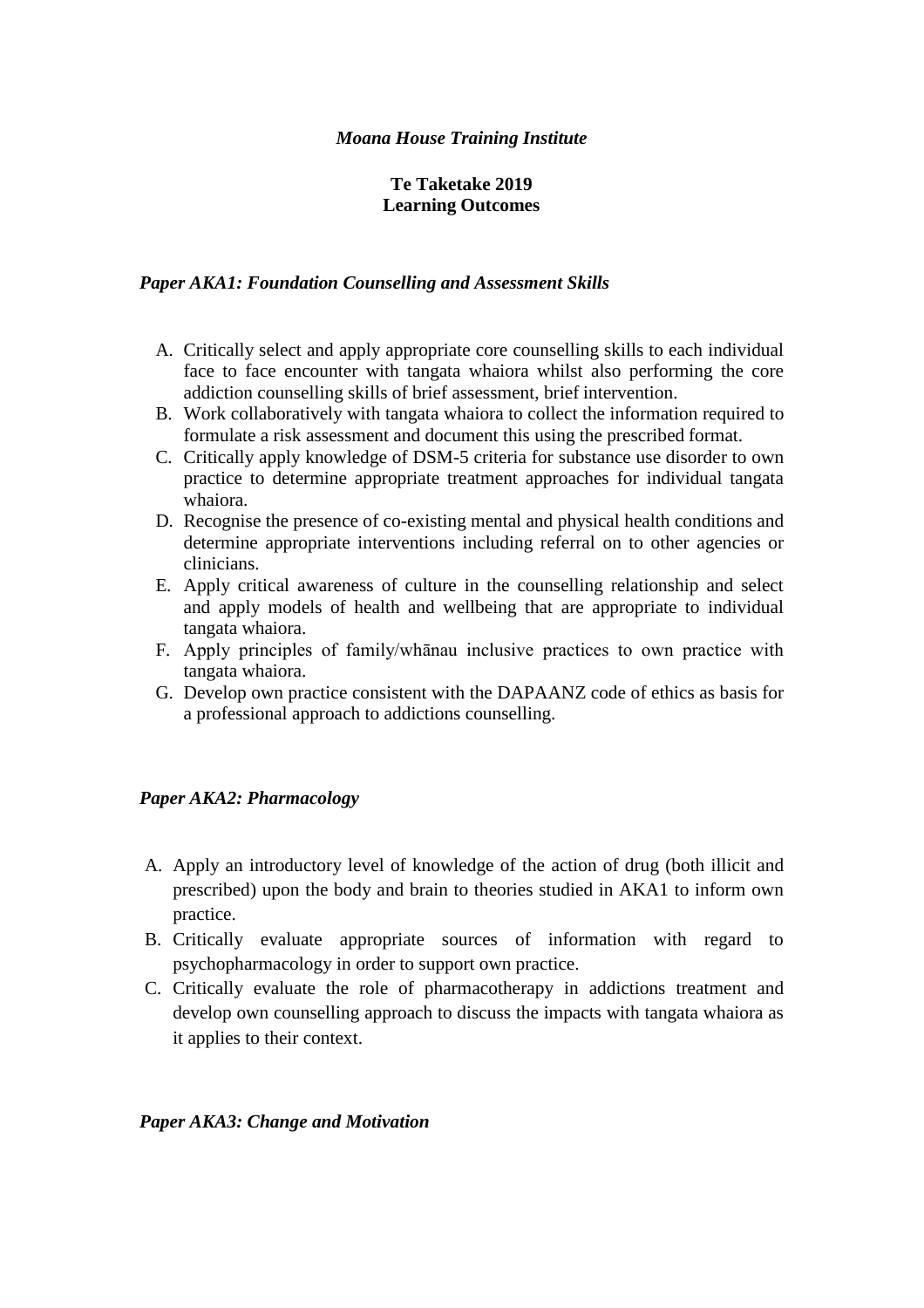- A. Critically select and apply the transtheoretical model of change and the Marlatt & Gordon model of relapse prevention to own practice with specific tangata whaiora.
- B. Critically apply MI skills of avoiding confrontation and working with ambivalence in tangata whaiora.
- C. Construct a comprehensive assessment under the guidance of their clinical supervisor or experienced colleague.
- D. Further develop own understanding of the key principles of working with coexisting problems within the context of performing a comprehensive assessment.

## *Paper REA1: Culture and Whānau*

- A. Critically reflect on issues of culture and safe cultural practices in own role and integrate a range of cultural theories and approaches into counselling practises developed in Te Aka.
- B. Critically evaluate Māori and Pasifika models of health and discuss in terms of own practice working with cultures other than your own.

## *Paper REA2: Diagnostic Systems*

- A. Select and apply a range of theories and approaches to tangata whaiora with complex presentations and integrate analysis to formulate an opinion.
- B. Produce succinct reports for a range of audiences justifying own clinical assessments and analysis of required treatment needs for tangata whaiora.
- C. Include an analysis of attachment schema and the developmental impact of trauma in a diagnostic statement and an aetiological formulation.
- D. Synthesize all assessments, evaluations and analyses of a tangata whaiora to produce a comprehensive management plan for an agency offering treatment for addictions.
- E. Select and apply appropriate counselling skills to further develop own addictions counselling to include: providing feedback to tangata whaiora based on the opinion and an analysis of the impact of the tangata whaiora's history of trauma.

### *Paper REA3: Case Management, Care and Prevention*

- A. Demonstrate case management based on the concept of wellbeing, over an extended period of time, including:
	- o formulate a management plan collaboratively with a tangata whaiora whose presentation is complex - involving co-existing problems and forensic elements, based on the opinion derived from a comprehensive assessment and